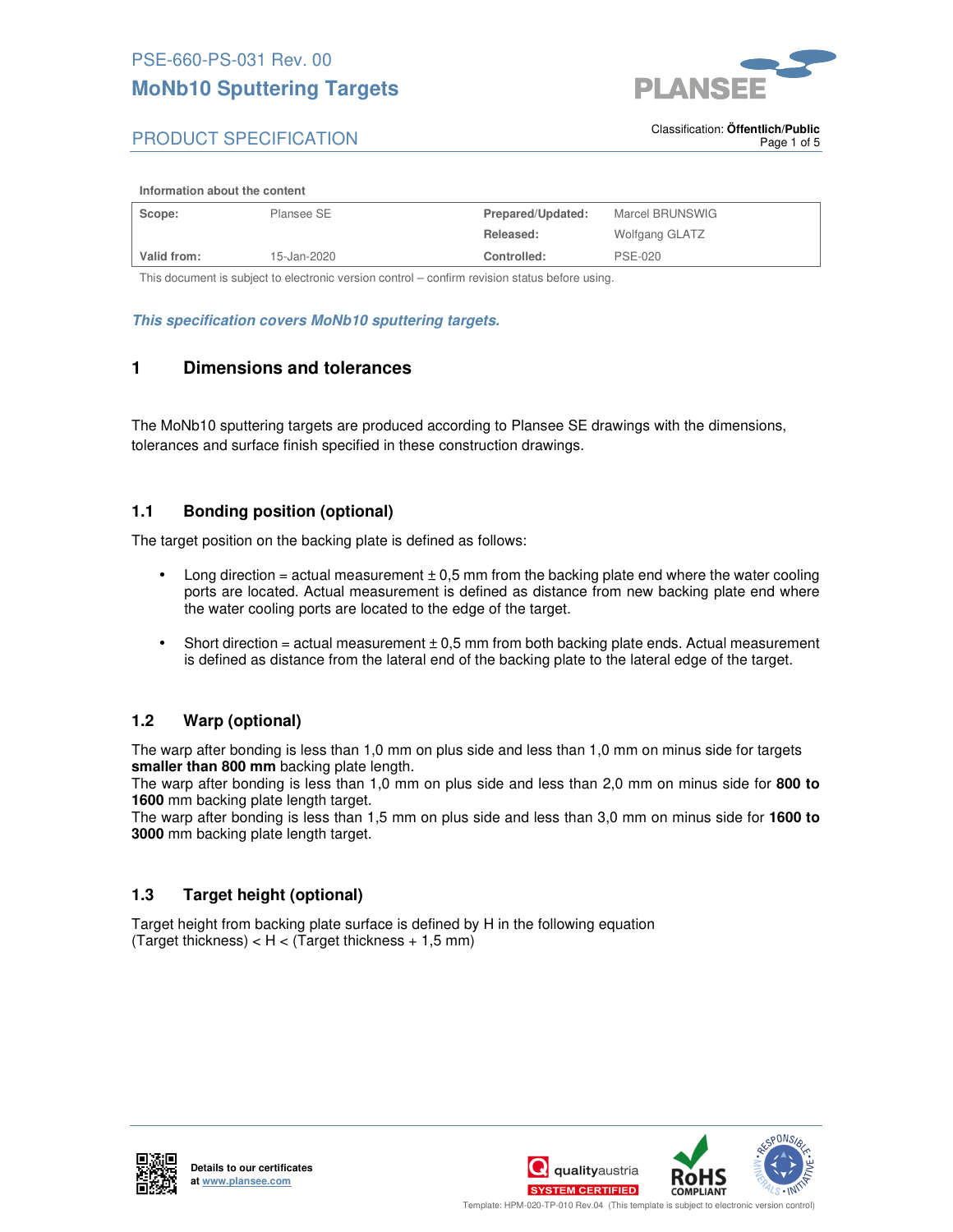

. Classification: **Öffentlich/Public** Page 2 of 5

## **2 Physical and mechanical product properties**

**Guaranteed density:** ≥ 9,80g/cm³

**Bonding ratio:**  $a$ )  $A \ge 95.0$  % (the largest single void will be less than 36 cm<sup>2</sup>)

a) Optional for bonded version

### **2.1 Surface condition**

Appearance: According to the drawing the specified areas of the target and / or the backing plate are blasted. The targets will have no cracks, abrasions and discoloration.





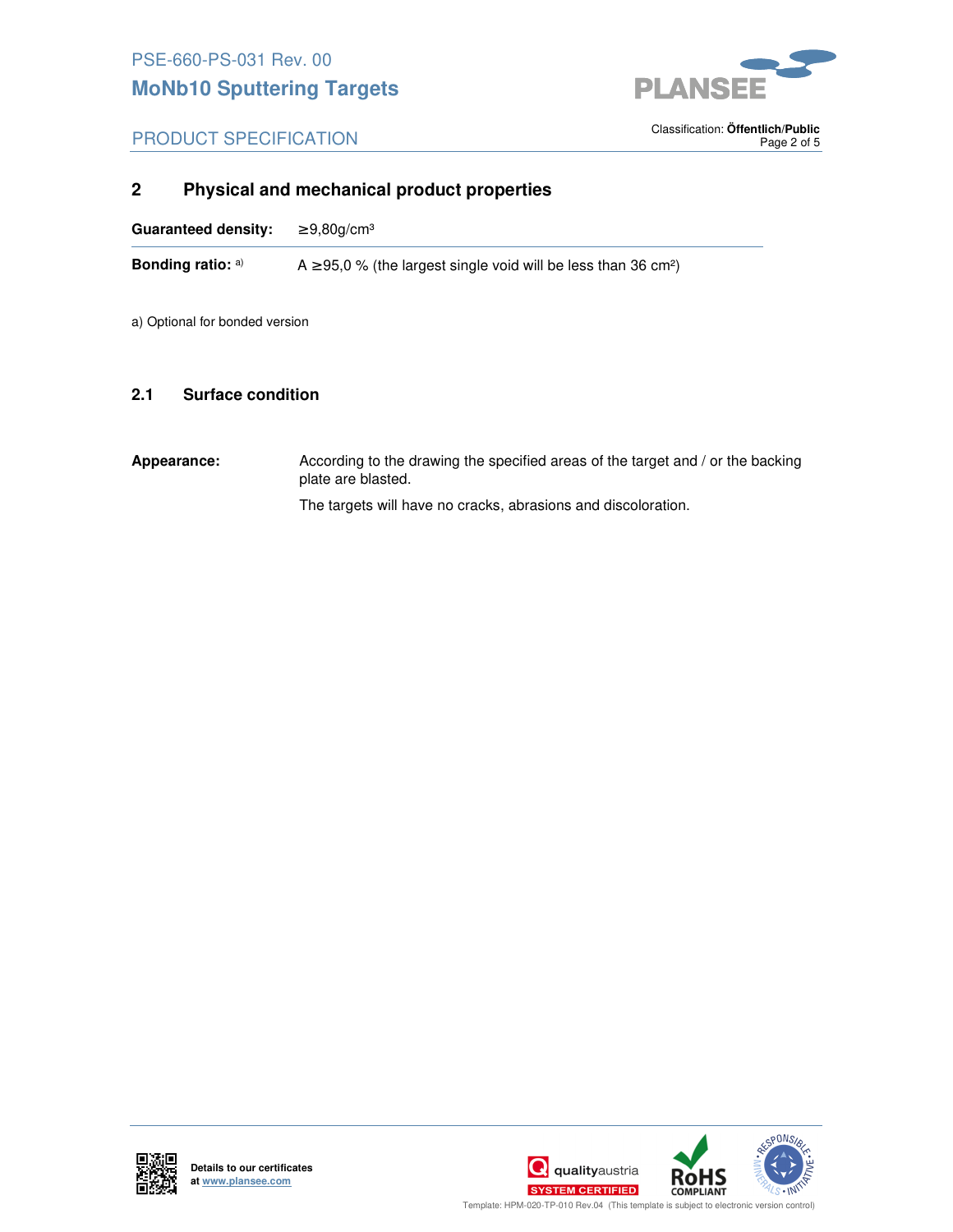

. Classification: **Öffentlich/Public** Page 3 of 5

# **3 Chemical composition**

|                                                    | <b>Plansee</b>                                | <b>EU-Directive</b>                   |  |
|----------------------------------------------------|-----------------------------------------------|---------------------------------------|--|
| <b>Main and minor</b><br>components                | Min. content [%]                              | RoHS <sup>a)</sup>                    |  |
| Mo                                                 | balance                                       |                                       |  |
| Nb                                                 | $9,72 \pm 0,7$ wt.%                           |                                       |  |
| <b>Purity</b>                                      | Min. 99,97 % b)                               |                                       |  |
| <b>Impurities</b>                                  | <b>Max. values</b><br>[ $\mu$ g/g] $^{\circ}$ | Max. values<br>$[µg/g]$ <sup>c)</sup> |  |
|                                                    | <b>Guaranteed</b>                             |                                       |  |
| Al                                                 | 30                                            |                                       |  |
| Cu                                                 | 30                                            |                                       |  |
| Fe                                                 | 80                                            |                                       |  |
| Ni                                                 | 50                                            |                                       |  |
| Si                                                 | 40                                            |                                       |  |
| C                                                  | 150                                           |                                       |  |
| O                                                  | 1000                                          |                                       |  |
| Cd                                                 | 5                                             | 100                                   |  |
| Hg d)                                              | 1                                             | 1000                                  |  |
| Pb                                                 | 5                                             | 1000                                  |  |
| Cr (VI)                                            |                                               | 1000                                  |  |
| Organic impurities (e.g.<br>PBB, PBDE, PFOS, PFOA) | $\rightarrow$ **)                             | 1000                                  |  |

**a)** EU-directives 2015/863/EU, 2011/65/EU and 2000/53/EC.

- **b)** Metallic purity without W
- **c)** μg/g ≙ ppm (mass fraction)
- **d)** Initial value / first up
- **\*\* )** The presence of Cr (VI) and organic impurities can definitely be excluded because of the production process (multiple heat treatments at temperatures above 1000 °C in H<sub>2</sub>-atmosphere).

*Remarks:* The specified physical and chemical characteristics are disclosed not regarding measurement accuracy.







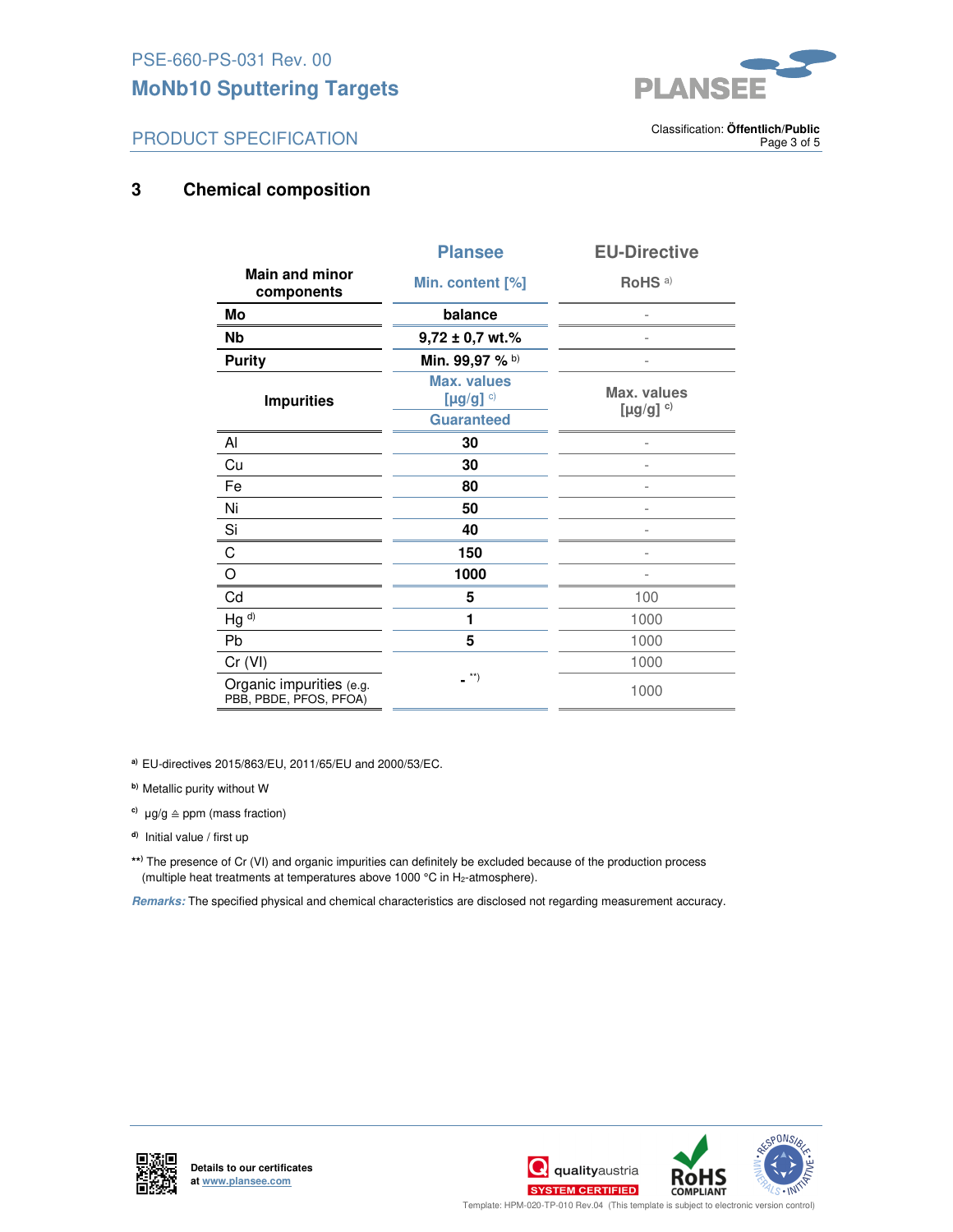

#### . Classification: **Öffentlich/Public** Page 4 of 5

## **4 Packaging, labelling, storage and certification**

### **4.1 Packaging, labelling and storage**

Standard individual packing: The target is vacuum-sealed in a vinyl pack, which is put into a transportation box.

### Each package will be provided with a label with the following information:

| producer's name:                     | Plansee SE            |
|--------------------------------------|-----------------------|
| product description incl. dimension: | $W \times L \times H$ |
| part number:                         |                       |
| order number:                        |                       |
| machining batch no.:                 |                       |
| weight:                              | kg                    |

**The targets must be kept in a dry place and protected from mechanical damage.** The shelf time for the vacuum-packed targets shall be 6 months from the shipping date under the following storage conditions a). However, the customer is recommended to use the targets within 3 months.

a) **Storage conditions: temperature: 22 ± 4 °C; relative humidity of the air: ≤ 50 %; atmospheric pressure: approx. 1000 mbar.**

### **4.2 Inspection documents**

All targets manufactured by Plansee SE will be certified including the following information:

### **4.2.1 Identification**

The order number, target batch number and target number are indicated.

### **4.2.2 Chemical composition**

Inspection certificate 2.2. according to EN 10204:2004.

An inspection certificate 3.1. according to EN 10204:2004 with test results related to the particular production batch (chemical elements see section 3) can be provided upon customer's request (have to be defined when ordering). Extra costs will be charged.

### **4.2.3 Dimensions**

Actual values of length [mm], width [mm] and thickness [mm] of the sputtering target.

### **4.2.4 Weight**

Actual measured value [kg].

### **4.2.5 Bonding (optional for bonded version)**

Actual measured bonding ratio (inspection sheet of ultrasonic test) and warp after bonding.